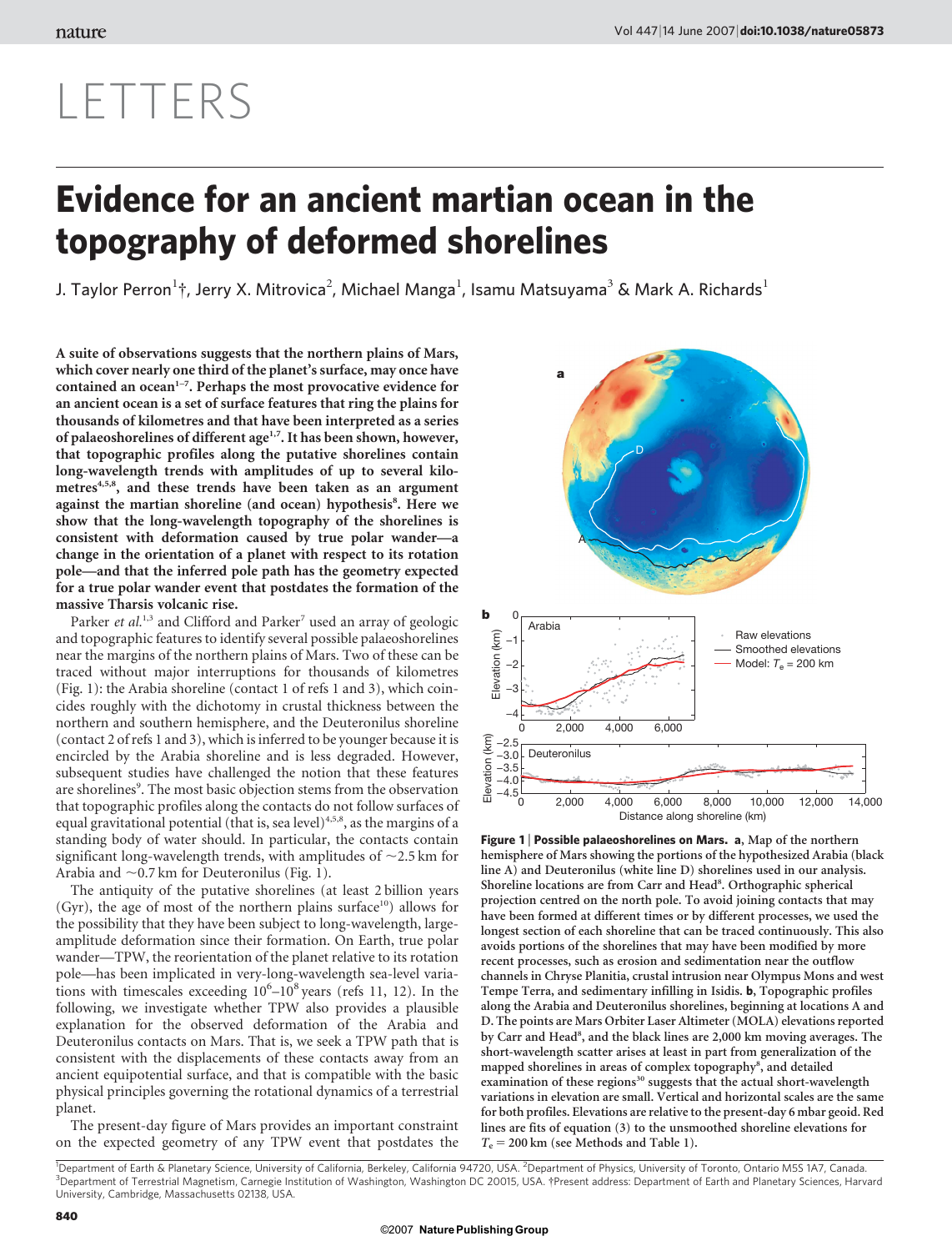

Figure 2 | Changes in topography due to TPW. a and b show the geographically variable component of the centrifugal potential for a TPW event that displaces the north pole of a planet with rotation rate  $\omega$  from some original position  $(\theta', \psi')$  (a) to the present orientation (b). In each state, the centrifugal potential is defined by a degree-two, order-zero spherical harmonic (that is, an oblateness term) plus a constant term, as illustrated by the shading. The change in the potential, and the associated change in topography, is characterized by a degree-two, order-one 'quadrential' geometry (c). These changes are zero along two great circles perpendicular to the pole path. The first great circle includes the point halfway along the (great circle) arc joining the initial and present pole position, and the second great circle is perpendicular to the first. The perturbation reaches a maximum value at four sites along the great circle that includes the pole path, 45° from the zeroes. The amplitude of the perturbation in the potential is a function of the displacement of the pole, while the topographic deflection associated with this perturbation is also a function of the thickness of the elastic lithosphere  $T_e$  (see Methods). The point  $(\theta, \psi)$  represents an observation site fixed to the surface geography. All geographic coordinates are relative to the final pole location.

formation of the Arabia and Deuteronilus contacts. The long-term motion of a planet's rotation axis is controlled by the orientation of the non-hydrostatic geoid at spherical harmonic degree two<sup>13,14</sup>. On Mars, the degree-two, non-hydrostatic geoid is dominated by the Tharsis rise<sup>15</sup>, an immense volcanic construct centred slightly north of the equator<sup>16</sup>. The emplacement of an excess mass such as Tharsis will drive TPW that brings it to a position closer to the equator<sup>13</sup>, although this tendency may be inhibited by the presence of an elastic lithosphere<sup>14,17</sup> (see Supplementary Information). Equivalently, an excess mass near the equator will also resist a reorientation that would move it further from this position. Thus, any TPW of Mars occurring after the emplacement of Tharsis should, if driven by a load smaller than Tharsis, be constrained to follow a path that keeps Tharsis near the equator; such a path would be a great circle  $90^\circ$  from the centre of Tharsis<sup>17</sup>.

If a TPW event deformed the Arabia and Deuteronilus contacts, it would probably have been constrained to this geometry, because the contacts appear to be younger than Tharsis. The maps of Parker et al.<sup>1</sup> and Clifford and Parker<sup>7</sup> indicate that the Deuteronilus contact, and possibly a section of the Arabia contact, follows the outer margin of the Olympus Mons aureole, one of the youngest features on the Tharsis rise. The observation that the outflow channels in Chryse and Amazonis Planitiae, carved by floods that are the most likely source of ocean water<sup>2,5,6</sup>, have eroded the outer margins of Tharsis further supports this ordering of ages.

With this physics in mind, we next turn to a direct estimate of palaeopole locations based on the assumption that the contacts are indeed shorelines and that their long-wavelength deformation

(Fig. 1) is due to TPW. Polar motion leads to a geographically variable change in a planet's solid surface and geoid (sea surface). On a planet with an elastic lithosphere, these deflections will differ, even after all viscous stresses are relaxed, leading to a non-uniform change in sea level, and therefore also surface topography. The geometry of  $TPW$ -induced changes in topography<sup>11,12</sup> is illustrated schematically in Fig. 2. Our search for the palaeopoles followed the procedure described in the Methods. For each shoreline, we identified the palaeopole location that minimizes the misfit between the observed deformation along the contact and the predicted topographic response to the change in centrifugal potential. The topographic response was computed using fluid Love number theory. Table 1 lists the best-fit palaeopoles for various values of the lithospheric thickness  $T_e$ and Fig. 3 plots these locations for the specific case  $T_e = 200$  km. The fits we obtained (Table 1; thick model line in Fig. 1a for  $T_e = 200 \text{ km}$ ) demonstrate that deformation associated with TPW can accurately reconcile the observed long-wavelength trends in both shorelines.

These palaeopoles are remarkable for three main reasons. First, the palaeopoles imply roughly  $30-60^\circ$  of net TPW since the formation of the Arabia shoreline and  $5-25^\circ$  since the formation of the Deuteronilus shoreline. These TPW angles are consistent with the relative ages of the shorelines, in the sense that the younger Deuteronilus shoreline corresponds to a pole location closer to the present-day pole. The location of the Arabia palaeopole implies that the oldest ocean was centred in the tropics rather than in the north polar region. Second, the best-fit palaeopoles for both shorelines lie within a few degrees of the same great circle (which passes through the present-day poles along the  $335^\circ$  E meridian), the expected path for TPW driven by an axisymmetric load<sup>13</sup>. This alignment is unlikely to occur by coincidence: the probability of randomly placed points falling this close to the same meridian, and in the appropriate age progression, is less than 0.0025. Nor is the alignment of the palaeopoles likely to be an artefact of background trends in Mars' large-scale topography, given the large difference in amplitude (Fig. 1) between shoreline features that are in close proximity to one another. Finally, the great circle path through the palaeopoles is approximately  $90^\circ$ from the centre of the Tharsis rise  $(6.7^{\circ}$  N, 248.3 $^{\circ}$  E; ref. 16, Fig. 3). As discussed above, this is the expected path of a post-Tharsis TPW event. The probability of randomly placed points falling this close to a great circle  $90^\circ$  from Tharsis is less than 0.0001.

What is the size and orientation of the post-Tharsis load necessary to drive our inferred TPW event? The answer to this question depends on the extent to which Tharsis itself perturbed the rotation pole (see Supplementary Information for a detailed discussion of this point, as summarized below). If the development of Tharsis moved the pole to a location near the great circle path inferred from the shorelines' deformation (Fig. 3), then the equations governing rotational stability suggest that the displacement of the pole was either very small or nearly 90 $^{\circ}$  (refs 14, 17); that is, Tharsis originally formed in either a nearly equatorial or nearly polar location. The former, small Tharsis-driven TPW solution precludes the possibility that surface mass loads were responsible for the post-Tharsis TPW that deformed the shorelines (Fig. 3, Table 1), and in this case internal loads associated with mantle convection were the probable driving mechanism for the TPW. In contrast, if Tharsis drove a large excursion of the pole<sup>18,19</sup>, a scenario less favoured in terms of the presentday figure of Mars (see Supplementary Information), then surface loads could have been sufficient to drive the subsequent TPW. In this

|  |  | Table 1   Fluid Love numbers and best-fit palaeopole locations |  |  |  |
|--|--|----------------------------------------------------------------|--|--|--|
|--|--|----------------------------------------------------------------|--|--|--|

|                 |                |                   | Arabia                        |                    | Deuteronilus            |                     |                    |                         |
|-----------------|----------------|-------------------|-------------------------------|--------------------|-------------------------|---------------------|--------------------|-------------------------|
| $\Gamma_e$ (km) | h٤             | $(1 + k_{\rm f})$ | Latitude, longitude           | $Z$ (km)           | $\sigma_{\rm rms}$ (km) | Latitude, longitude | $Z$ (km)           | $\sigma_{\rm rms}$ (km) |
| 100<br>200      | 1.928<br>1.663 | 2.053<br>1.899    | 30, 332                       | $-2.55$<br>$-2.25$ | 0.725<br>0.619          | 66, 340<br>79.337   | $-3.70$<br>$-3.70$ | 0.155<br>0.159          |
| 300<br>400      | 1.517<br>L.330 | 1.817<br>1.714    | 40, 334<br>49, 332<br>58, 327 | $-2.15$<br>$-2.15$ | 0.595<br>0.582          | 82, 327<br>84, 326  | $-3.75$<br>$-3.75$ | 0.160<br>0.160          |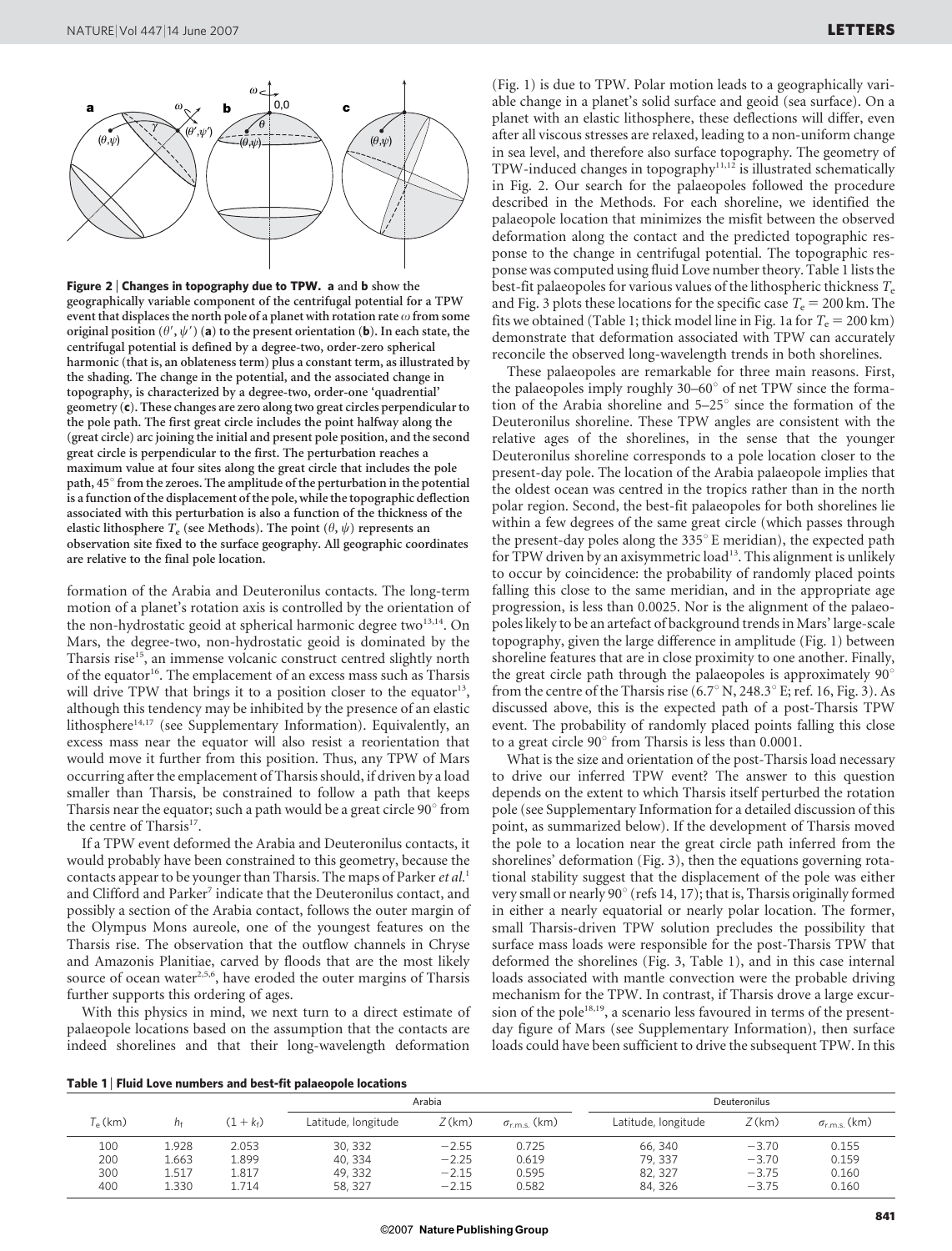scenario, physical considerations suggest that the mass load(s) would lie near the great circle that includes our inferred TPW path (Fig. 3), that is, a path that keeps the pole  $\sim$ 90 $^{\circ}$  from Tharsis.

Given the challenge of identifying evidence of ancient internal loads that may no longer have an observable signature, we briefly review candidate surface loads for the large Tharsis-driven TPW scenario. The gravity signatures of most major impact basins—such as the Argyre basin (Fig. 3), which lies along the inferred great circle path—indicate that they are not significant mass anomalies<sup>15,20</sup>, and are therefore unlikely to have influenced the location of Mars' rotation pole. In contrast, the Elysium volcanic province and the Utopia impact basin (Fig. 3) are characterized by significant gravity highs<sup>15</sup>, the latter owing to infilling by a large volume of material<sup>21</sup>, and both lie on or near the great circle path. It is also interesting to note that the centroids of the Arabia and Deuteronilus palaeobasins (Fig. 3), which we calculated by subtracting the modelled deformation from the



Figure 3 | TPW path that reconciles shoreline deformation. a, Best-fit palaeopoles inferred from the topography of the Arabia and Deuteronilus shorelines (small white circles labelled A and D) for  $T_e = 200$  km (see Methods and Table 1), a value close to most recently published estimates for Mars' lithospheric thickness<sup>25,28,29</sup>. The palaeopoles fall along a great circle (white line) that follows the  $335^{\circ}$  E meridian. This great circle is nearly perpendicular to the Tharsis rise, as shown by the black line extending  $90^\circ$ east from the centre of Tharsis (black circle T). Palaeopoles for other values of  $T_e$ , which fall along the same great circle, are listed in the Methods. Orthographic spherical projection centred at 20 $^{\circ}$  N, 30 $^{\circ}$  E. b, View from the opposite side of Mars, showing the depth-weighted centroids of the Arabia  $(C_A)$  and Deuteronilus  $(C_D)$  palaeo-ocean basins. Orthographic spherical projection centred at 20° N, 210° E. Locations of the Argyre and Utopia impact basins and the Elysium volcanic rise are labelled. The present-day equator (dashed line) and rotation poles are shown in both panels.

present topography, lie very close to the great circle defined by our inferred TPW path. Thus, loading and unloading of these basins with water and sediment might also have influenced the pole's position along this path, although the magnitude of this effect would depend on the geometry of the load redistribution (see Supplementary Information).

Other processes may have contributed to the long-wavelength, large-amplitude topographic trends observed in the Arabia and Deuteronilus contacts. For example, the flexural response to the removal of the oceans would have altered the shoreline topography<sup>22</sup>, but numerical calculations indicate that the amplitude of this response would be far too small to explain the observed trends or to affect the best-fit palaeopole locations significantly (see Supplementary Information). We also used similar numerical procedures to predict the flexural response to the development of the Tharsis rise. In this case, the amplitude can be significant<sup>23</sup>, but the predicted trend, which diminishes with distance from Tharsis, does not match the elevation profile of either shoreline. Of course, this reasoning is also consistent with the conclusion that Tharsis was largely emplaced before the TPW episode we have invoked to explain the shoreline deformation.

The effect of internal loading on the observed shoreline deformation, either through the direct effect of dynamic topography<sup>24,25</sup> or via TPW-driven deformation, is difficult to assess. The greatest possible age difference between the Arabia shoreline, which may be as old as  $\sim$ 4 Gyr (ref. 7), and the Deuteronilus shoreline, which encircles the Hesperian age<sup>10</sup> Vastitas Borealis Formation and is therefore at least  $\sim$  2 Gyr old, is  $\sim$  2 Gyr, and the diminution with time of the observed long-wavelength trends is roughly a factor of four (Fig. 1). Thus, dynamic topography would have had to diminish in amplitude by a factor of four over a period of at most 2 Gyr, and subsequently a much smaller amount over a period of at least 2 Gyr. However, a transient convective event, such as wholesale overturn of the mantle due to thermochemical instability<sup>26</sup>, might well attenuate in intensity on the timescale separating the Arabia and Deuteronilus shorelines, and thus contribute to the observed shoreline topography either directly through dynamic topography or indirectly by inducing TPW. As noted above, internal loading would be required to explain the inferred TPW path in Fig. 3 in the event that the growth of Tharsis drove relatively little TPW.

The long-wavelength deformation of the Arabia and Deuteronilus contacts has been used as a primary argument against their interpretation as shorelines, and has cast doubt on the idea that large standing bodies of water once existed on Mars. Our results support the hypothesis that the present topography of Mars, as sampled by the contacts, may not be representative of the topography at the time these features were formed. In particular, the difference is consistent with a TPW path that matches the expected rotational dynamics of Mars. The plausibility of an ancient northern ocean suggests several possible features that should serve as a focus for current and future Mars exploration, including the preservation of coastal and submarine sedimentary features such as transgressive–regressive sequences and turbidites, and the presence of relict ice in the sediments of the northern lowlands.

## **METHODS**

We use fluid Love number theory to calculate the topographic response to a TPW event. Consider the initial rotational state shown in Fig. 2a, where  $(\theta', \psi')$ are the colatitude and east longitude of the ancient north rotation pole. The centrifugal potential in this configuration at an arbitrary observation site  $(\theta, \psi)$  is given  $by^{27}$ :

$$
\phi(\theta,\psi) = \frac{1}{3}\omega^2 a^2 - \frac{1}{3}\omega^2 a^2 P_{2,0}(\cos\gamma)
$$
 (1)

where  $\omega$  and a are the rotation rate and mean radius, and  $\gamma$  is the angular distance between the observation site and the rotation pole (Fig. 2a). The function  $P_{2,0}$  is the unnormalized degree-two, order-zero Legendre polynomial:  $P_{2,0}(\cos \eta) = \frac{1}{2} (3 \cos^2 \eta - 1).$ 

$$
P_{2,0}(\cos \eta) = \frac{1}{2} (3 \cos^2 \eta - 1)
$$